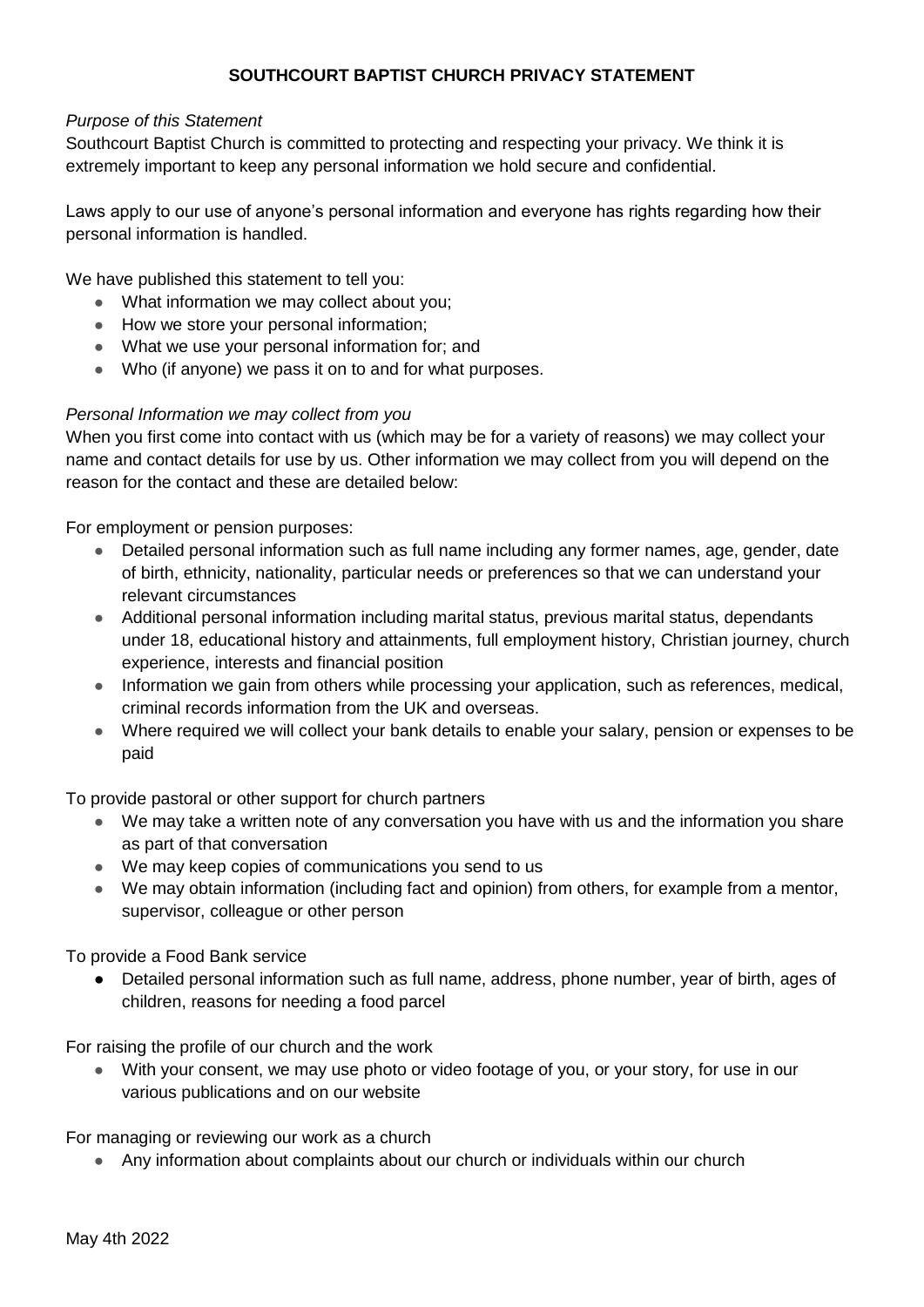For work you are involved in within the church that needs a Disclosure and Barring Service check since you are working with children and/or vulnerable adults

- Your full name, email address, mobile phone number and date of birth.
- If we already have contact with you we have most likely already collected any/all of this information.

For church partnership purposes:

- Your full name, address, phone number, email address
- Your agreement to allow other church partners to have this information where required for the running of the church and pastoral care purposes

For Pre-school and other children's work purposes:

● Your child's full name and any special needs including allergies

# *Where we store your personal information*

We are committed to holding your personal information securely. This means only those of our staff and leadership volunteers that need to see it have access.

We may store your information on computers, in paper form, or both.

All church computers within the office or at home including laptops are password protected. In addition, all electronic data is held with password protected Google accounts which can be accessed from any computer and potentially mobile phones.

Our paper files which hold personal information (other than names and contact details) are kept in securely locked cupboards.

We will hold and use your personal information until it is no longer required for our purposes.

What we use your personal information for:

- To contact you when organising events or groups
- To enter into our database (this information is accessible by our Operations Manager and our trustees) which holds:
	- Names and contact details of key people in our church.
	- Baptism dates
	- Dedication dates
	- Date of birth
	- Wedding Date
	- DBS Number
	- DBS issue date
	- Partnership Start Date
	- Addresses
- To enable us to be more effective in providing pastoral support to our church partners and regular church attendees.
- To send periodic emails to you if you subscribe to one of our mailing lists. You will always have the option to unsubscribe to further emails using the unsubscribe instructions at the end of each email.
- To enable us to respond to you when you use the 'contact us' on our website. Data collected in this way will not be used for any other purpose.
- Meeting our legal obligations and exercising any legal rights
- Other purposes for which we may anonymise your information so that it cannot be linked to you.